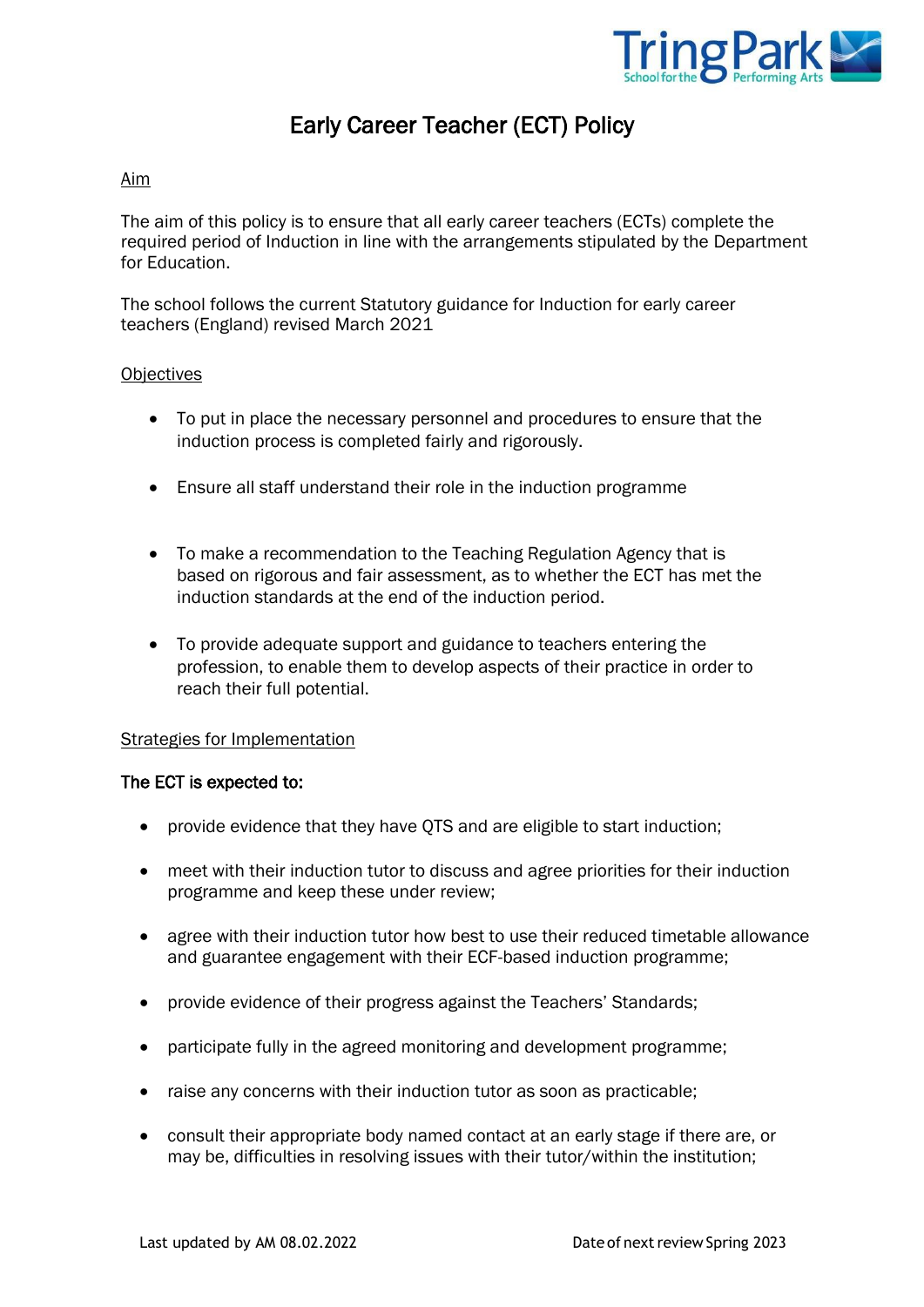

- keep track of and participate effectively in the scheduled classroom observations, progress reviews and formal assessment meetings;
- agree with their induction tutor the start and end dates of the induction period/part periods and the dates of any absences from work during any period/part period; and
- retain copies of all assessment reports.

### The Induction Tutor is expected to:

- provide, or coordinate, guidance for the ECT's professional development (with the appropriate body where necessary);
- carry out regular progress reviews throughout the induction period;
- undertake two formal assessment meetings during the total induction period coordinating input from other colleagues as appropriate (normally one at the end of term three and one at the end of term six, or pro rata for part-time staff);
- carry out progress reviews in terms where a formal assessment does not occur;
- inform the ECT following progress review meetings of the determination of their progress against the Teachers' Standards and share progress review records with the ECT, the Principal and appropriate body;
- inform the ECT during the assessment meeting of the judgements to be recorded in the formal assessment record and invite the ECT to add their comments;
- ensure that the ECT's teaching is observed and feedback provided;
- ensure ECTs are aware of how, both within and outside the institution, they can raise any concerns about their induction programme or their personal progress;
- take prompt, appropriate action if an ECT appears to be having difficulties; and
- ensure that all monitoring and record keeping is done in the most streamlined and least burdensome way, and that requests for evidence from ECTs do not require new documentation but draw on existing working documents.

### The school is expected to:

- provide the ECT with an ECF-based induction programme;
- provide the ECT with the necessary employment tasks, experience and support to enable them to demonstrate satisfactory performance against the Teachers' Standards throughout and by the end of the induction period;